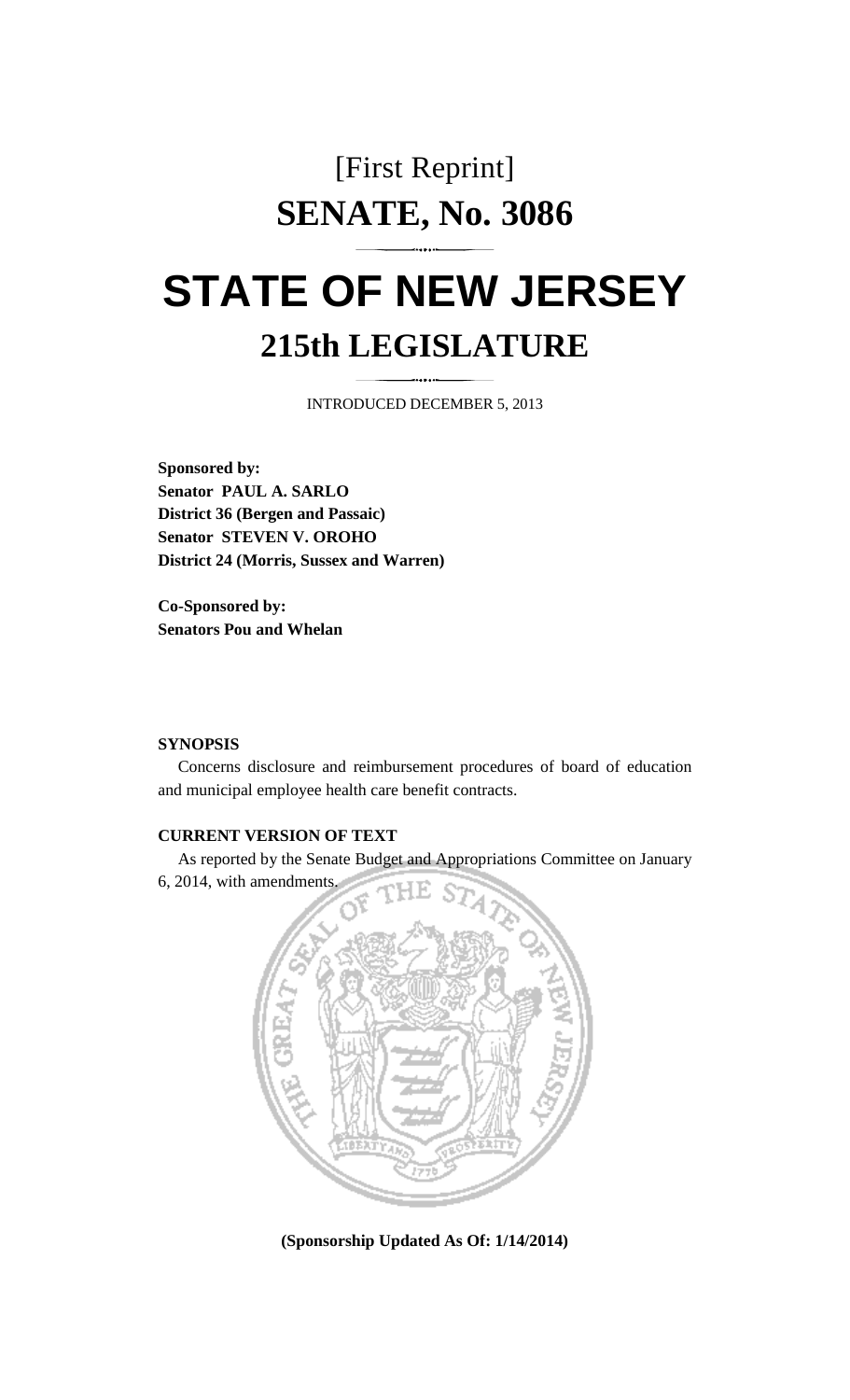1 **AN ACT** concerning board of education and municipal employee 2 health care benefit contracts and amending P.L.1979, c.391 and 3 N.J.S.40A:10-21. 4

5 **BE IT ENACTED** *by the Senate and General Assembly of the State*  6 *of New Jersey:*

7

8 1. Section 6 of P.L.1979, c.391 (C.18A:16-17) is amended to 9 read as follows:

10 6. a. Any local board of education entering into a contract 11 pursuant to [this act] P.L.1979, c.391 (C.18A:16-12 et seq.) is 12 authorized to pay part or all of the premiums or charges for such 13 contracts and may appropriate out of its general funds any money 14 necessary to pay such premiums or charges or portions thereof.

15 The contribution required of any employee toward the cost of 16 such coverage may be deducted from the pay, salary or other 17 compensation of such employee upon authorization in writing made 18 to the local board of education.

19 The local board of education may reimburse an active employee 20 for his premium charges under Part B of the Federal Medicare 21 Program covering the employee alone.

22 Nothing herein shall be construed as compelling a local board of 23 education to pay any portion of the premiums or charges 24 attributable to such contracts.

25 b. Commencing on the effective date of P.L.2010, c.2 and upon 26 the expiration of any applicable binding collective negotiations 27 agreement in force on that effective date, employees of a local 28 board of education shall pay 1.5 percent of base salary, through the 29 withholding of the contribution from the pay, salary or other 30 compensation, for health care benefits coverage provided pursuant 31 to P.L.1979, c.391 (C.18A:16-12 et seq.), notwithstanding any other 32 amount that may be required additionally pursuant to subsection a. 33 of this section for such coverage. This subsection shall apply also 34 when the health care benefits coverage is provided through an 35 insurance fund or joint insurance fund or in any other manner.

36 c. A local board of education shall publicly disclose in writing 37 on its official Internet website, if one exists, or, if one does not 38 exist, the Department of Education shall publicly disclose in writing 39 on its official Internet website, within 30 days following the close 40 of each fiscal year:

41 (1) The total cost of premiums paid for that fiscal year for any 42 contract to provide health care benefits including prescription drug 43 benefits and other health care benefits provided pursuant to

44 P.L.1979, c.391 (C.18A:16-12 et seq.); and

 **EXPLANATION – Matter enclosed in bold-faced brackets** [**thus**] **in the above bill is not enacted and is intended to be omitted in the law.** 

 **Matter underlined thus is new matter.** 

 **Matter enclosed in superscript numerals has been adopted as follows: 1 Senate SBA committee amendments adopted January 6, 2014.**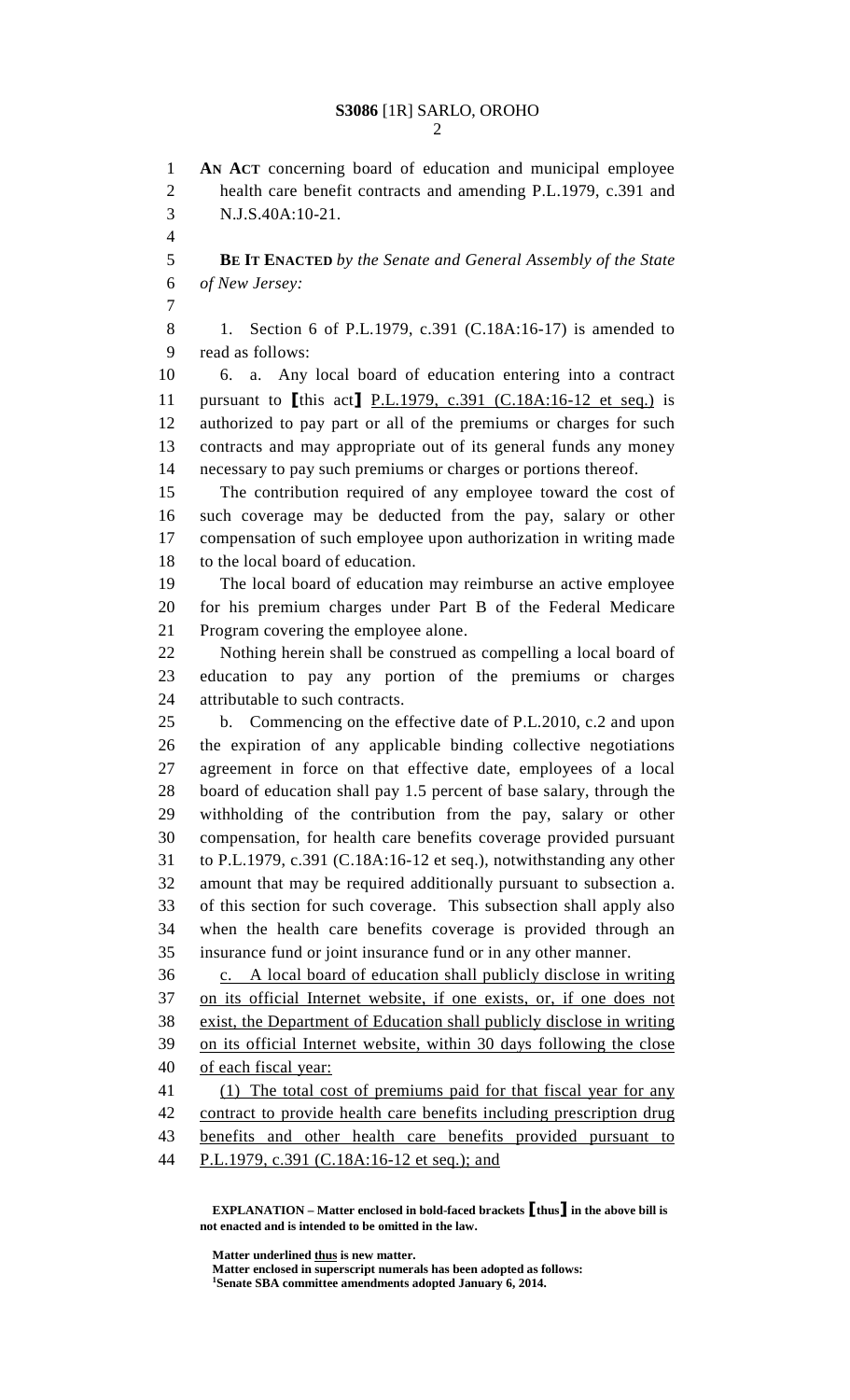1 (2) The total amount for that fiscal year of any reimbursement, 2 rebate, or other return of any part of the cost of premiums paid for 3 any contract to provide health care benefits including prescription 4 drug benefits and other health care benefits provided pursuant to 5 P.L.1979, c.391 (C.18A:16-12 et seq.). 6 d. A local board of education shall publicly disclose in writing 7 on its official Internet website if one exists, or, if one does not exist, 8 the Department of Education shall publicly disclose in writing on its 9 official Internet website: 10 (1) The total cost of premiums paid for any new or altered 11 contract to provide health care benefits including prescription drug 12 benefits and other health care benefits provided pursuant to 13 P.L.1979, c.391 (C.18A:16-12 et seq.) within 30 days of the local 14 board's execution of the new or altered contractual provisions; and 15 (2) The total amount of any reimbursement, rebate, or other 16 return of any part of the cost of premiums paid for any contract to 17 provide health care benefits including prescription drug benefits and 18 other health care benefits provided pursuant to P.L.1979, c.391 19 (C.18A:16-12 et seq.) within 30 days of the local board's receipt of 20 the reimbursement, rebate, or other return.  $1$   $\boxed{\text{In}}$  Except as otherwise provided under federal law or 22 regulation, including but not limited to  $45$  C.F.R. 158, in<sup>1</sup> the event 23 of a reimbursement, rebate, or other return of any part of the cost of 24 a premium to a local board of education,  $\frac{1}{2}$  [each employee shall] 25 receive a credit that is proportional to the amount of their cost share 26 or premium share contribution. The credit shall be applied against 27 the employee's cost share or premium share contribution 28 requirement in the following year. In the event of an employee's 29 retirement or other termination of employment, the amount of any 30 credit due shall be paid to the employee, or to his or her heirs in the 31 case of termination by death, within 30 days of a local board of 32 education's disclosure of the receipt of a reimbursement, rebate, or 33 other return of any part of the cost of premiums paid, or within 30 34 days of employment termination, whichever is later] the returned 35 funds shall be used exclusively for the purpose of reducing health 36 care premiums during the year subsequent to the refund. The annual 37 audit conducted pursuant to N.J.S. 18A:23-1 et seq. shall contain a 38 certification that the returned funds were used exclusively for such 39 purpose. In the event that such audit reveals that the returned 40 funding has not been used exclusively for this purpose, then an 41 amount equal to the improperly-spent funding shall be shared 42 proportionately with each employee based on the amount of each 43 employee's contribution to health benefits during the year 44 associated with the funding return, either as a rebate, or as a credit 45 applied against each employee's contribution during the subsequent  $46 \quad \text{year}^1$ .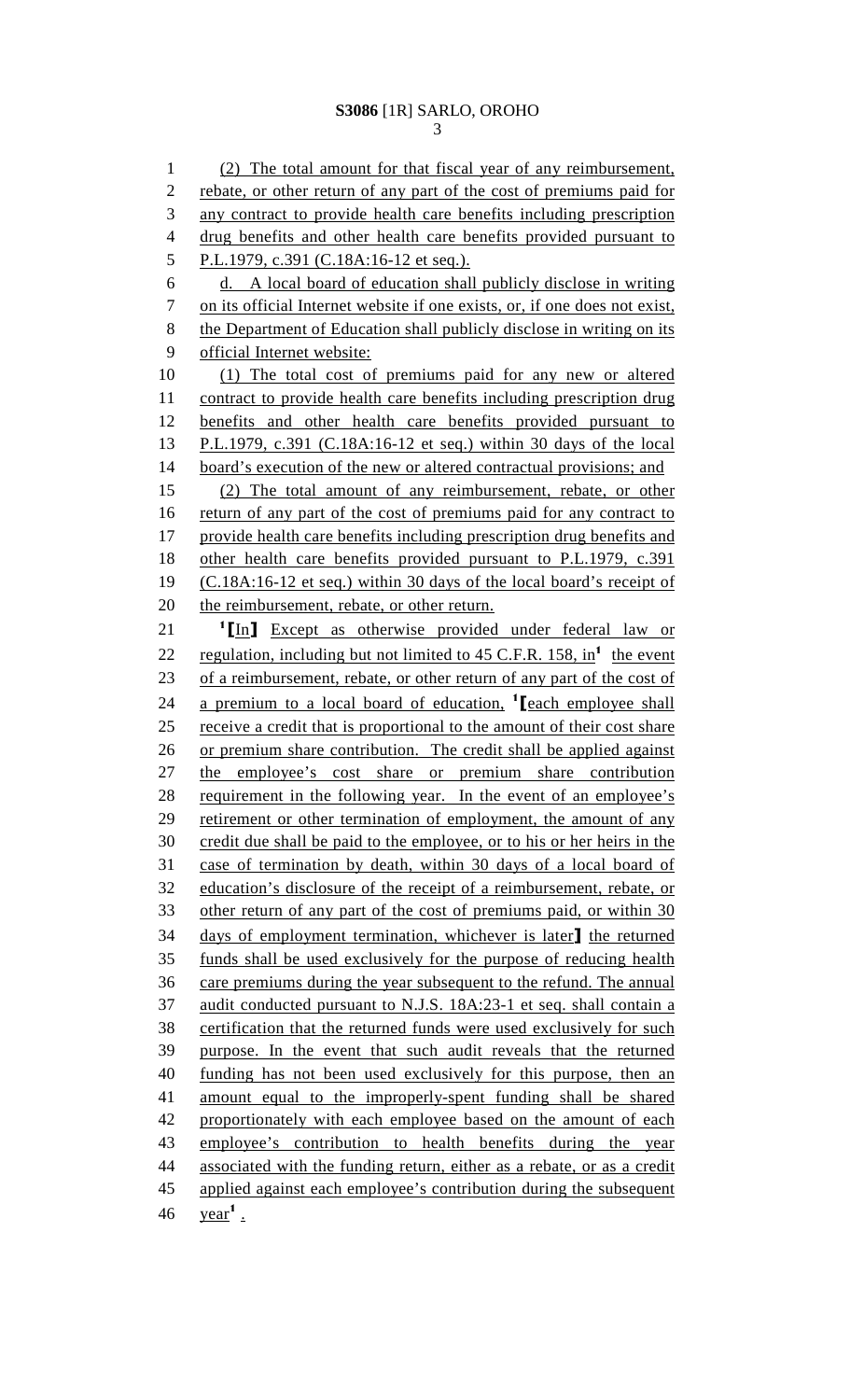4

1 <sup>1</sup> [At the time of a disclosure required by this subsection, the 2 local board of education shall provide each employee, via regular or 3 electronic mail, or both, with the information disclosed. The 4 information disclosed shall also be open to public inspection in 5 accordance with P.L.1963, c.73 (C. 47:1A-1 et seq.).<sup>[1</sup>] 6 (cf: P.L.2010, c.2, s.13) 7 8 2. N.J.S.40A:10-21 is amended to read as follows: 9 40A:10-21. a. Any employer entering into a contract pursuant 10 to this subarticle, sections 16 through 25 of P.L.1979, c.230 11 (C.40A:10-1 et seq.), is hereby authorized to pay part or all of the 12 premiums or charges for the contracts and may appropriate out of 13 its general funds any money necessary to pay premiums or charges 14 or portions thereof. The contribution required of any employee 15 toward the cost of coverage may be deducted from the pay, salary 16 or other compensation of the employee upon an authorization in 17 writing made to the appropriate disbursing officer. 18 The employer may reimburse an active employee for his 19 premium charges under Part B of the Federal Medicare Program 20 covering the employee alone. 21 Nothing herein shall be construed as compelling an employer to 22 pay any portion of the premiums or charges attributable to the 23 contracts. 24 b. Commencing on the effective date of P.L.2010, c.2 and upon 25 the expiration of any applicable binding collective negotiations 26 agreement in force on that effective date, employees of an employer 27 shall pay 1.5 percent of base salary, through the withholding of the 28 contribution from the pay, salary or other compensation, for health 29 care benefits coverage provided pursuant to N.J.S.40A:10-17, 30 notwithstanding any other amount that may be required additionally 31 pursuant to subsection a. of this section for such coverage. This 32 subsection shall apply also when the health care benefits coverage 33 is provided through an insurance fund or joint insurance fund or in 34 any other manner. This subsection shall apply to any agency, 35 board, commission, authority, or instrumentality of a local unit. 36 c. As used in subsections d. and e. of this section: 37 "municipality" means any city, borough, village, town, township, 38 or any other municipality or agency thereof, but not a county, fire 39 district, volunteer first aid squad, or other volunteer squad; 40 "employee" means any employee of a municipality. 41 d. A municipality shall publicly disclose in writing on its 42 official Internet website, if one exists, or, if one does not exist, the 43 Department of Community Affairs shall publicly disclose in writing 44 on its official Internet website, within 30 days following the close 45 of each fiscal year: 46 (1) The total cost of premiums paid for that fiscal year for any 47 contract to provide health care benefits including prescription drug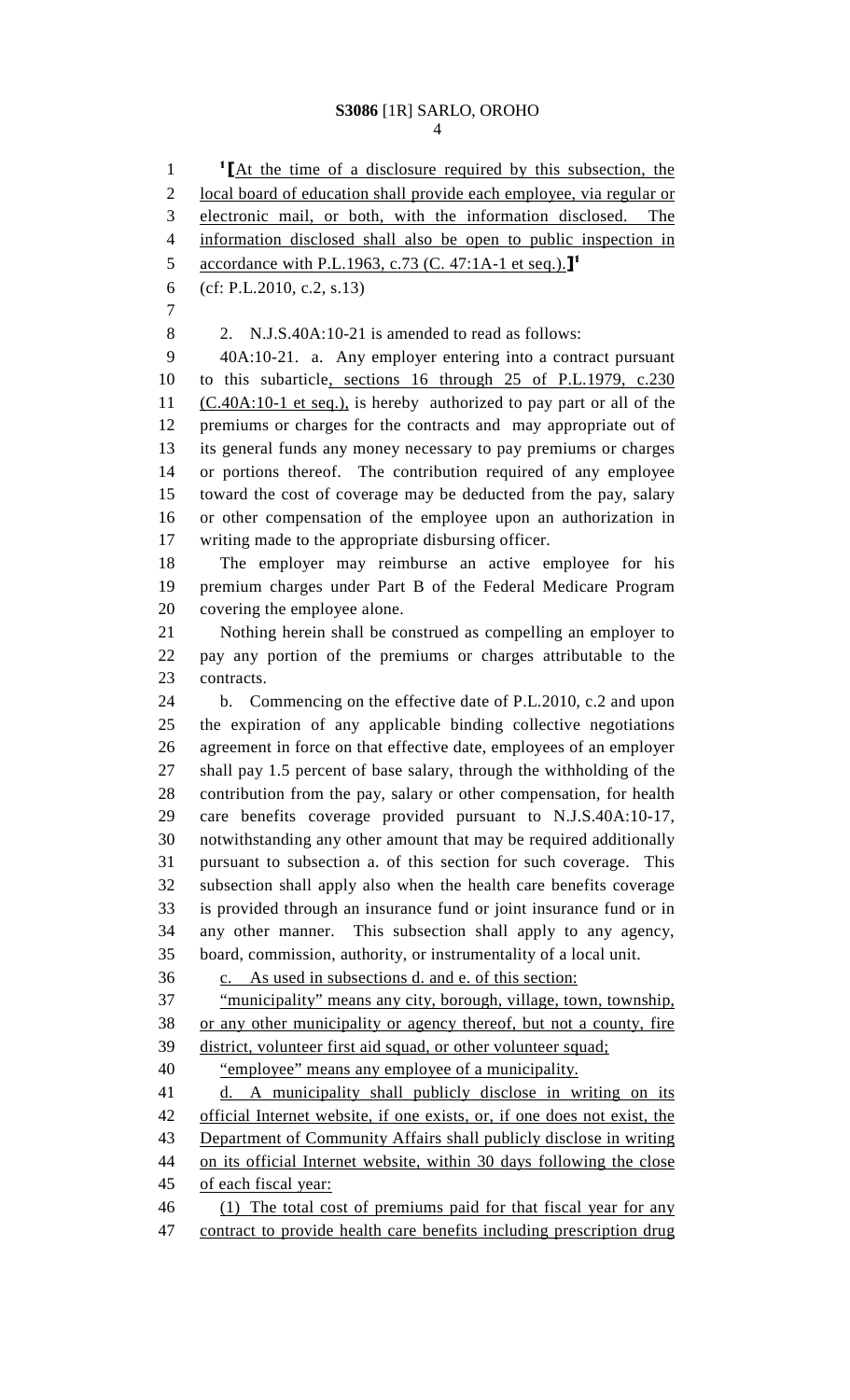1 benefits and other health care benefits provided pursuant to sections 2 16 through 25 of P.L.1979, c.230 (C.40A:10-1 et seq.); and 3 (2) The total amount for that fiscal year of any reimbursement, 4 rebate, or other return of any part of the cost of premiums paid for 5 any contract to provide health care benefits including prescription 6 drug benefits and other health care benefits provided pursuant to 7 sections 16 through 25 of P.L.1979, c.230 (C.40A:10-1 et seq.). 8 e. A municipality shall publicly disclose in writing on its 9 official Internet website if one exists, or, if one does not exist, the 10 Department of Community Affairs shall publicly disclose in writing 11 on its official Internet website: 12 (1) The total cost of premiums paid for any new or altered 13 contract to provide health care benefits including prescription drug 14 benefits and other health care benefits provided pursuant to sections 15 16 through 25 of P.L.1979, c.230 (C.40A:10-1 et seq.) within 30 16 days of the municipality's execution of the new or altered 17 contractual provisions; and 18 (2) The total amount of any reimbursement, rebate, or other 19 return of any part of the cost of premiums paid for any contract to 20 provide health care benefits including prescription drug benefits and 21 other health care benefits provided pursuant to sections 16 through 22 25 of P.L.1979, c.230 (C.40A:10-1 et seq.) within 30 days of the 23 municipality's receipt of the reimbursement, rebate, or other return. 24 <sup>1</sup>[In] Except as otherwise provided under federal law or 25 regulation, including but not limited to  $45$  C.F.R. 158, in<sup>1</sup> the event 26 of a reimbursement, rebate, or other return of any part of the cost of 27 a premium to a municipality,  $^1$  [each employee shall receive a credit 28 that is proportional to the amount of their cost share or premium 29 share contribution. The credit shall be applied against the 30 employee's cost share or premium share contribution requirement in 31 the following year. In the event of an employee's retirement or 32 other termination of employment, the amount of any credit due shall 33 be paid to the employee, or to his or her heirs in the case of 34 termination by death, within 30 days of a municipality's disclosure 35 of the receipt of a reimbursement, rebate, or other return of any part 36 of the cost of premiums paid, or within 30 days of employment 37 termination, whichever is later] the returned funds shall be 38 maintained in a special account, separate from any of the other 39 accounts of the municipality, to be used exclusively for the purpose 40 of reducing health care premiums during the year subsequent to the 41 refund. In the event that an audit, or other investigation, by a New 42 Jersey licensed certified public accountant or registered municipal 43 accountant, reveals that the returned funding has not been used 44 exclusively for this purpose, then an amount equal to the 45 improperly-spent funding shall be shared proportionately with each 46 employee based on the amount of each employee's contribution to 47 health benefits during the year associated with the funding return,